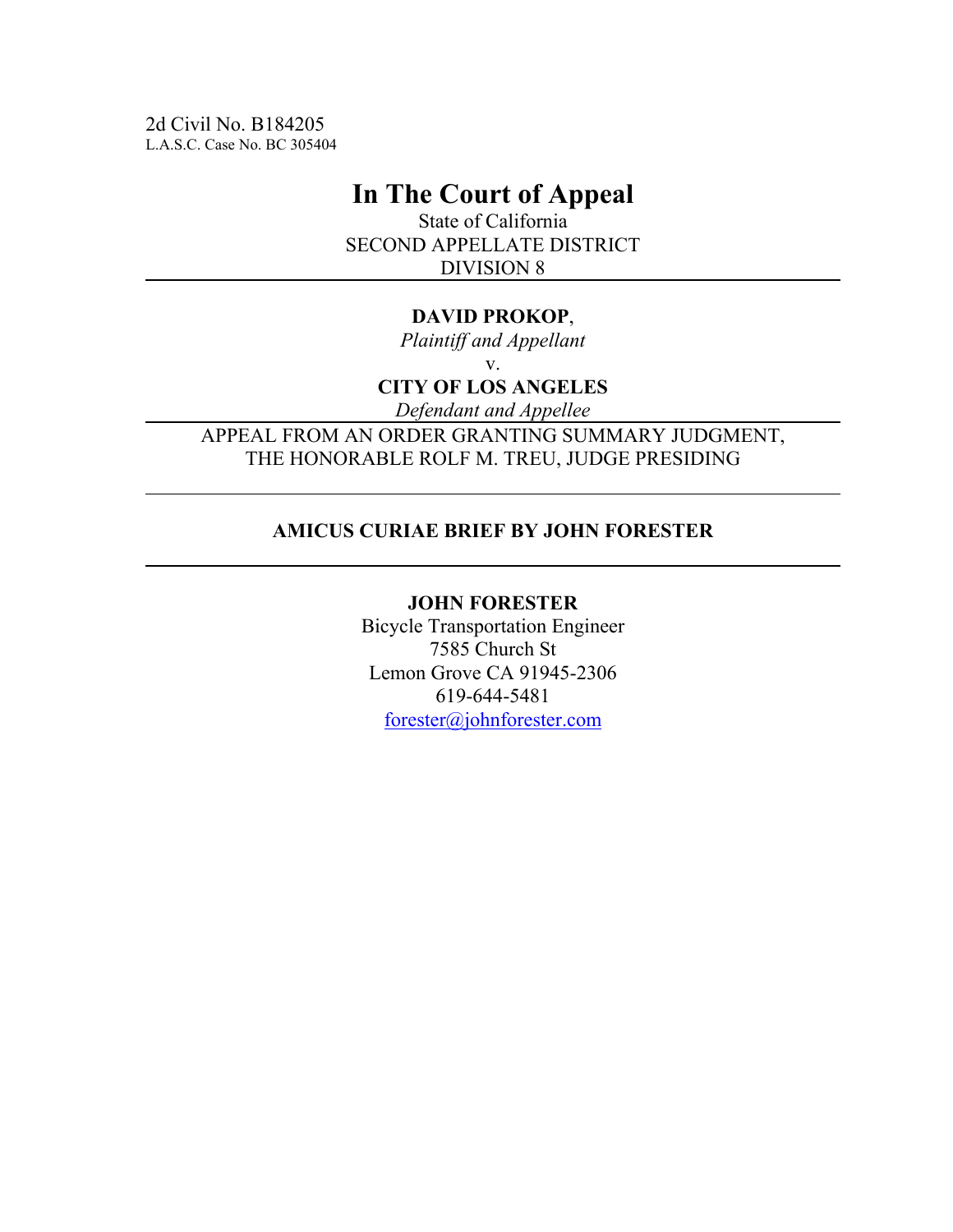### **Court of Appeal State of California Second Appellate District**

### **CERTIFICATE OF INTERESTED ENTITIES OR PERSONS**

Court of Appeal Case Number B184025

Case Name: David Prokop v. City of Los Angeles

There are no interested entities or parties to list in this Certificate per California Rules of Court, Rule 14.5(d)(3)

John Forester

 $\mathcal{L}_\text{max}$  and  $\mathcal{L}_\text{max}$  and  $\mathcal{L}_\text{max}$ Signature of Party Submitting Form

Printed Name: John Forester Address: 7585 Church St Lemon Grove CA 91945-2306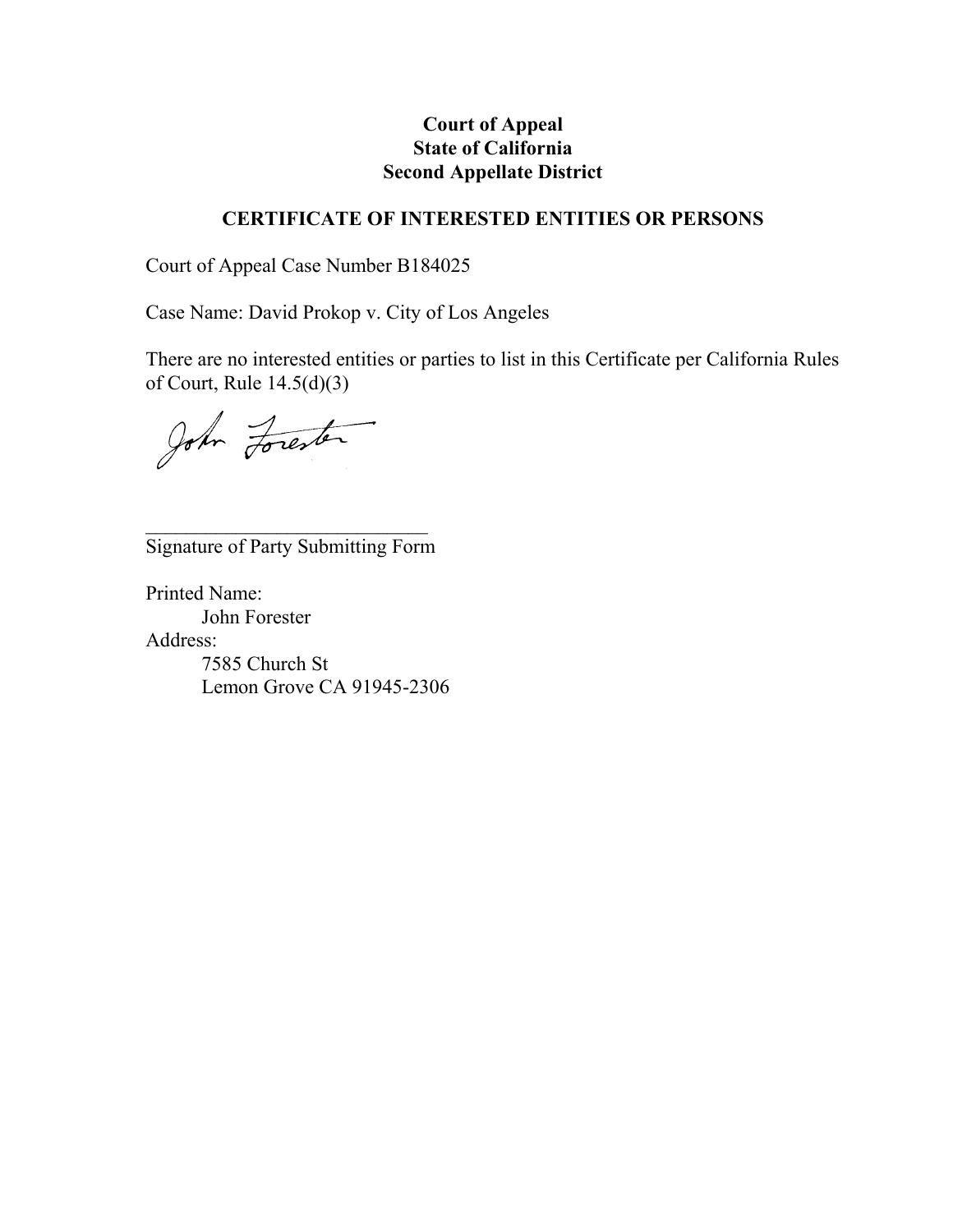# TABLE OF CONTENTS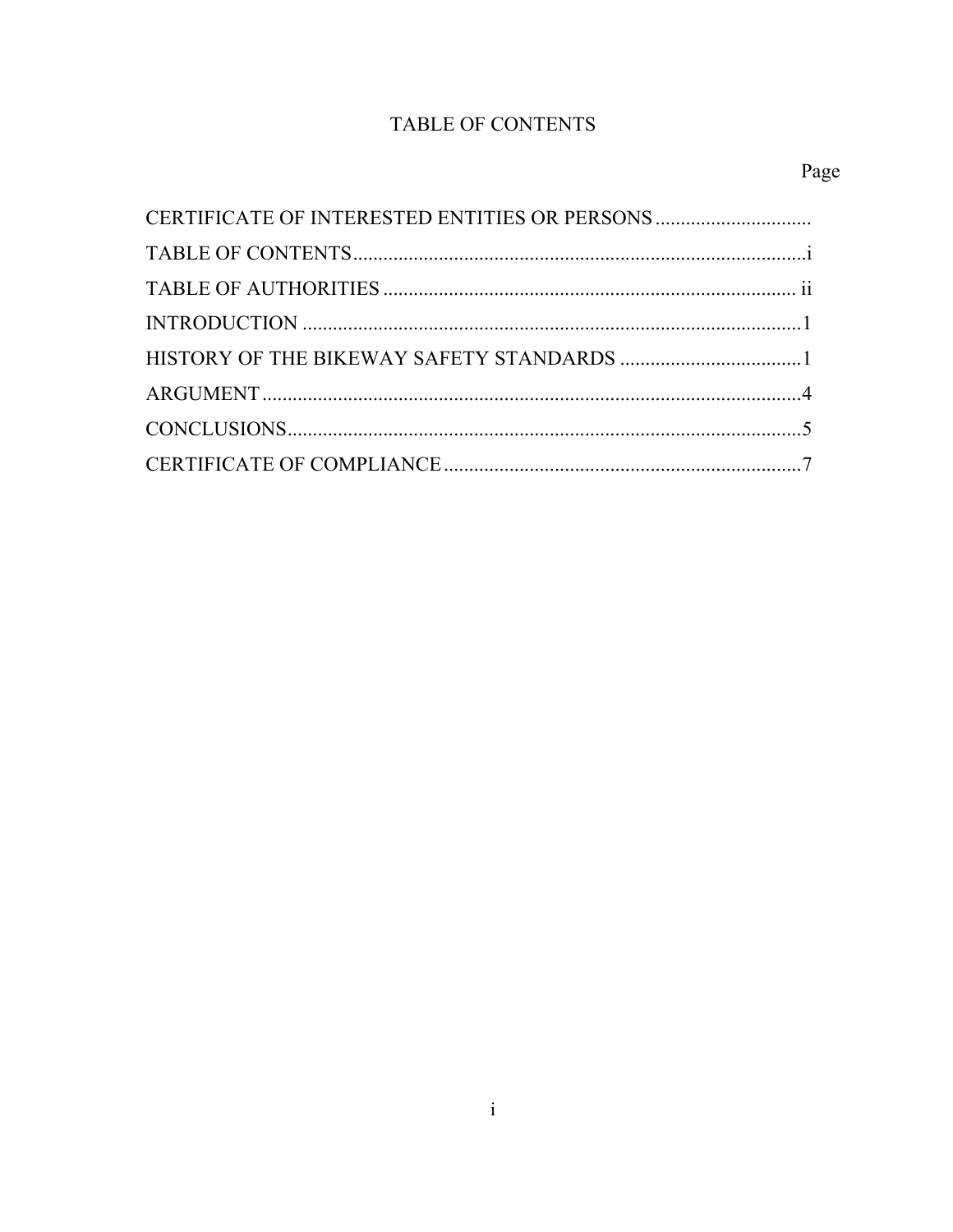## **TABLE OF AUTHORITIES**

## **Statutes**

# **Legislative Acts**

## **Government Documents**

| Planning and Design Criteria for Bikeways in California, 1 Aug 1976 3 |  |
|-----------------------------------------------------------------------|--|
| Chapter 1000 of the California Highway Design Manual 3,4,5            |  |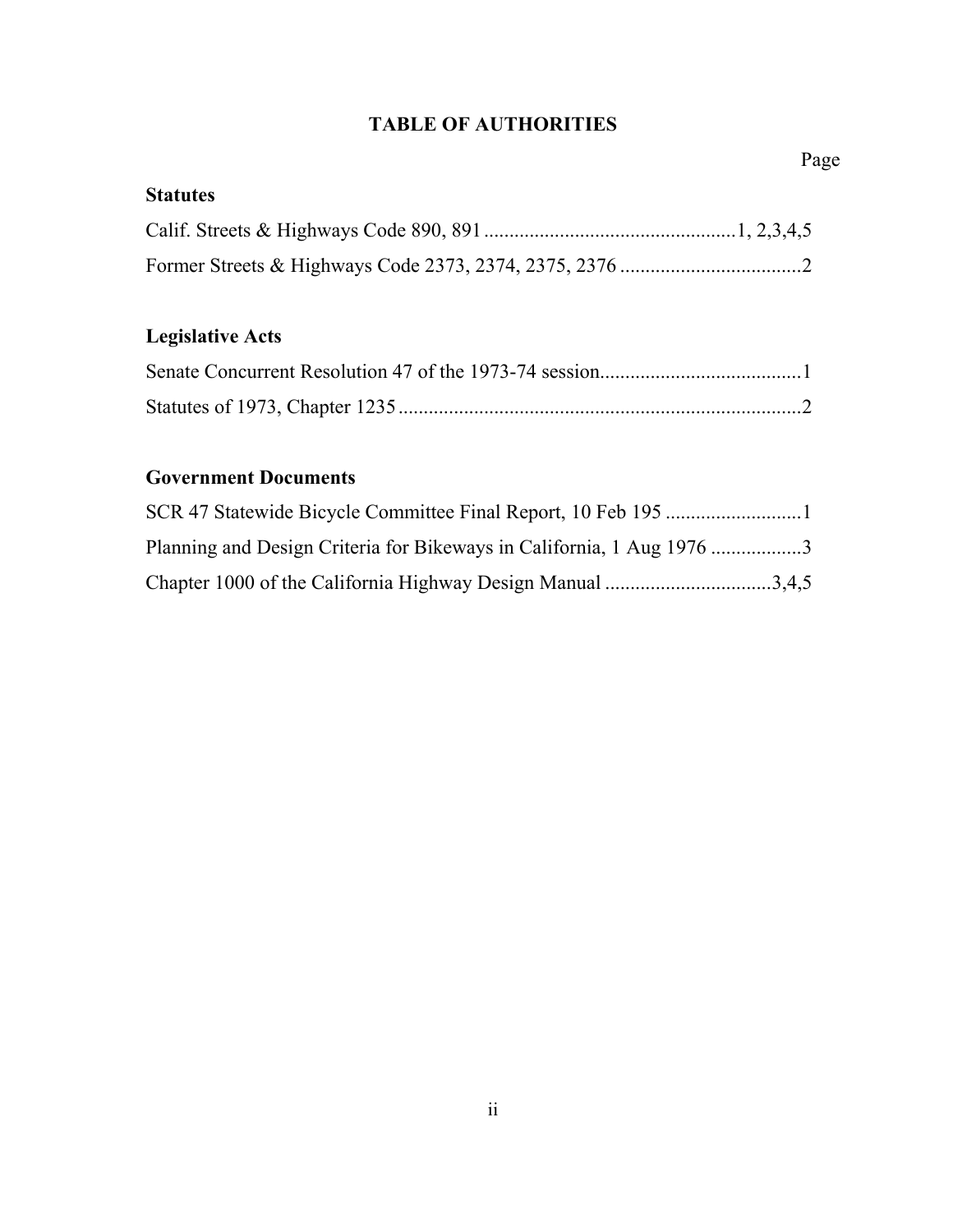#### **INTRODUCTION**

The issue in this appellate case is the legal validity of the safety design standards for bikeways, specifically for Class One Bikeways, otherwise statutorily named "bike paths", that are required by Streets and Highways Code 890 and 891. David Prokop was injured while bicycling on the Los Angeles River Bikeway, which is part of the bikeway system of the City of Los Angeles. At the location of Prokop's accident the bikeway failed to meet those safety design standards, and his accident was caused by these nonconforming characteristics. Los Angeles denies any responsibility for conforming to those standards, claiming that "bike paths" are the legal equivalent of dirt trails through unimproved property, a claim that is not consonant with the highly-engineered safety design standards for bike paths, nor with the general nature of the Los Angeles River Bikeway. At issue, in one sense, is the intent of the Legislature in enacting Streets and Highways Code sections 890 and 891, which defined and named three classes of bikeway and also required the California Department of Transportation to create safety design standards for the bikeways so defined. John Forester was very active as the representative of bicyclists to the two committees created to perform this work; he can provide a history of the Legislative direction under which these committees operated and the results they produced.

### **HISTORY OF THE BIKEWAY SAFETY STANDARDS**

About 1970, the California Legislature decided that it needed both adequate traffic laws regarding bicycle traffic and adequate facilities for that traffic, including bikeways. The Legislature did four acts to implement this need. It contracted for standard designs of bikeways with the Institute of Transportation and Traffic Engineering of the School of Engineering of the University of California at Los Angeles. It established, by Senate Concurrent Resolution 47 of the 1973-74 session, a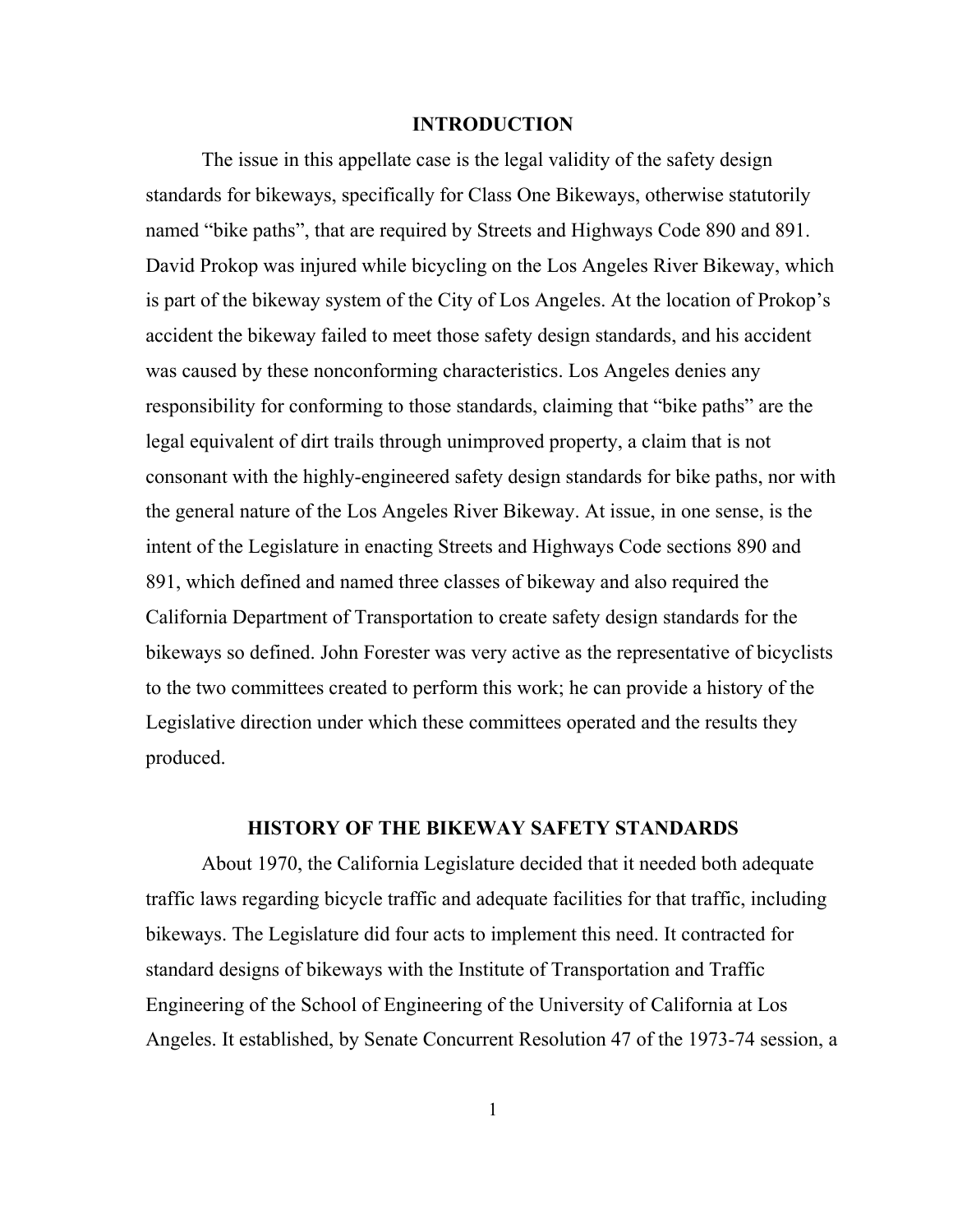Statewide Bicycle Committee to develop and recommend changes to the California Vehicle Code to suit these new bikeways. Later, because the UCLA product (delivered in April, 1972) was not deemed satisfactory, it established the California Bicycle Facilities Committee to produce a new set of safety design standards. The Legislature provided the statutory basis for these acts by enacting, in Statutes of 1975, Chapter 1235, the following sections of the Streets and Highways Code: 2373, 2374, 2375, 2376. These were later recodified as Streets and Highways Code 890 and 891.

Forester joined the Statewide Bicycle Committee at its second meeting, being accepted as the sole representative of bicyclists on that committee. The task of that committee, as assigned by Senate Concurrent Resolution 47, was to recommend to the Legislature the changes to traffic law needed to accommodate bikeways designed according to the design standards prepared by UCLA . The discussion regarding bikeways in that committee centered around two types of bikeway, named bike lanes and bike paths. The committee produced its final report 10 February 1975. Its recommendations concerning bike lanes were enacted as California Vehicle Code sections 21206, 21207, 21208. The committee decided that since bike paths were offstreet facilities, there was no need for new laws concerning traffic on them or near them.

When the California Bicycle Facilities Committee was formed to produce a satisfactory set of bikeway safety design standards, it was operating under the Streets and Highways Code sections 2373, 2374, 2375, and 2376, which have now been renumbered as Streets and Highways Code sections 890 and 891. The official representative of cyclists on that committee was Forester's associate, Professor John Finley Scott of UC Davis. Scott had agreed to cooperate in this amicus curiae brief, but has recently disappeared, and is probably deceased. Forester, as the president of the California Association of Bicycling Organizations, worked closely with Scott,

2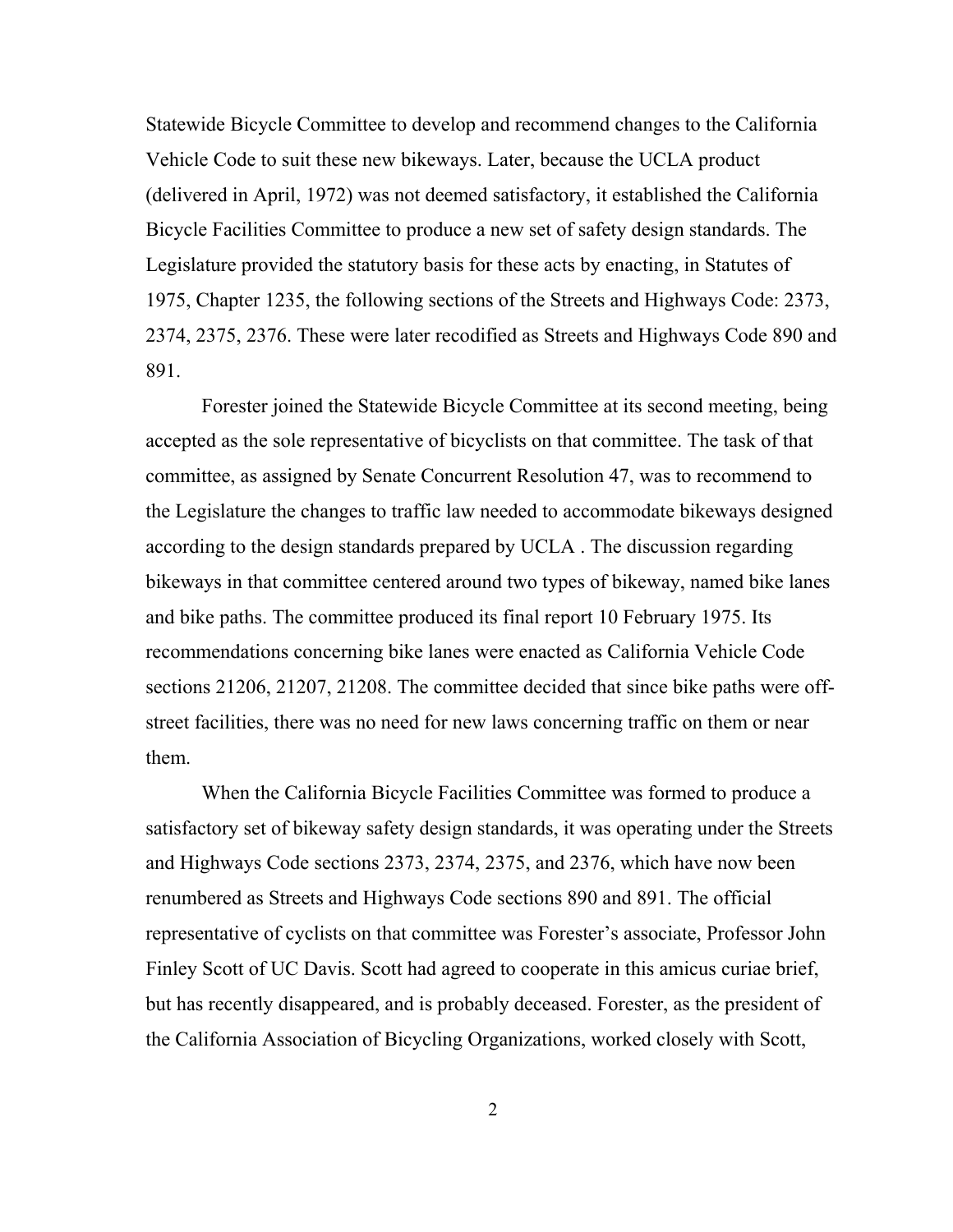attended almost all meetings, and provided much writing to the committee.

Senator James R. Mills, then President Pro-Tem of the Senate, instructed the committee on its task, and his staff performed oversight of the operation of the committee and transmitted further instructions to the committee. The committee members all clearly understood that there were three types of bikeway, each of which had both a technical name and an English language name. The three types of bikeway, and their names, were: Class One Bikeway, bike path; Class Two Bikeway, bike lane; Class Three Bikeway, bike route. The committee members understood that each pair of names were synonymous; each of the pair referred to the same entity. The committee members all understood that they were to create safety design standards for each type of bikeway, standards that were to provide for safe and efficient travel by those bicyclists using each type of facility. The committee members all understood that these safety design standards were required to apply to all bikeways built in California. There was never any discussion within the committee about these understandings; the only discussions concerned the design requirements that would best implement them. These understandings are in accordance with the Streets and Highways Code sections now numbered 890 and 891. The work of the committee was first published as a booklet, Planning and Design Criteria for Bikeways in California, dated 1 August 1976. This document, with some subsequent revisions, is now published as Chapter 1000 of the California Highway Design Manual.

The safety design standard for bike paths, Class One bikeways, is the longest and most detailed of those for the different types of bikeway. This is because it brings down to bicycling conditions the basic design standards for streets and highways. The different conditions are (among others) the smaller size of the vehicles, their lower top speed and power to weight ratio, their lower maximum braking and turning accelerations, and their greater susceptibility to road surface defects. The range of the

3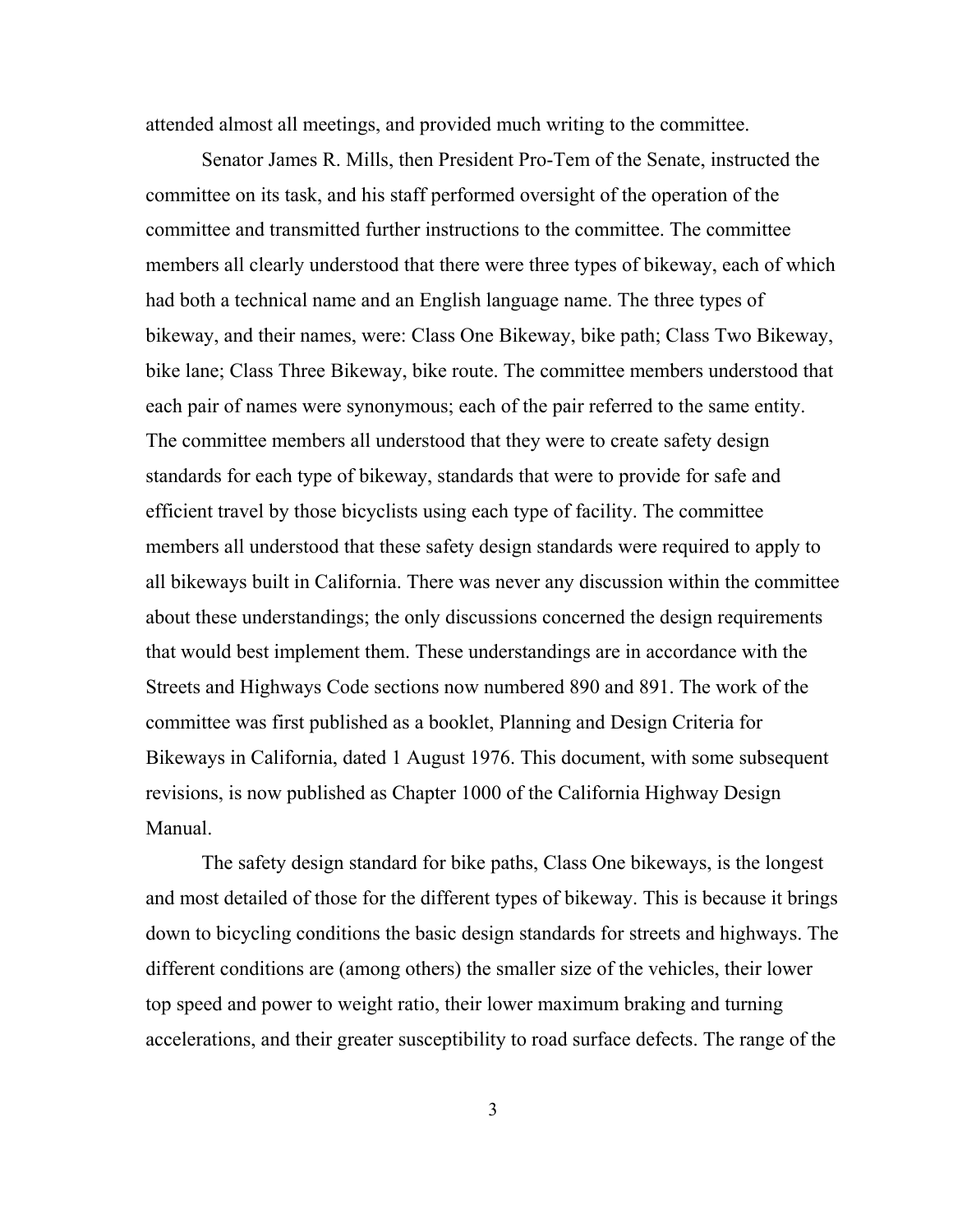characteristics required is shown by the headings of the sections: Widths, Clearance to Obstructions, Striping and Signing, Intersections with Highways, Separation Between Bike Paths and Highways, Bike Paths in the Medians of Highways, Design Speed, Horizontal Alignment and Superelevation, Stopping Sight Distance, Length of Crest Vertical Curves, Lateral Clearance on Horizontal Curves, Grades, Structural Section, Drainage, Barrier Posts, Lighting. Each of these sections contains clearly stated specifications and, for many sections, tables, graphs, and illustrations detailing the requirements specified.

### **ARGUMENT**

### **1: The phrase "bike path" specifically applies only to Class One Bikeways**

This history shows that, from the very beginning of California's bikeway program, both the Legislature and the technical experts who implemented the Legislature's acts understood that the law required that every bikeway to be built in California would be one of three types, each of which types had both a technical name and an English language name. (S&H 890.4) The same bodies understood that the law required that safety design standards be created for each type of bikeway (S&H 890.6 and 890.8), and that the law required that every bikeway built in California conform to the standard for its type. (S&H 891)

The relevant class of bikeway in the Prokop case is that with the technical name of "Class One Bikeway", and with the English language name of "bike path". All bikeways are required to conform to the appropriate safety design standards. Therefore, when the phrase "bike path" is used in formal exposition in California, be it in engineering, legal, or judicial documents, it can only properly apply to a facility that is also a Class One Bikeway that is intended to be designed and constructed in accordance with the standards for bike paths contained in Chapter 1000 of the California Highway Design Manual. Any other use is a misuse of the English language, generally made by persons who are not familiar with the technical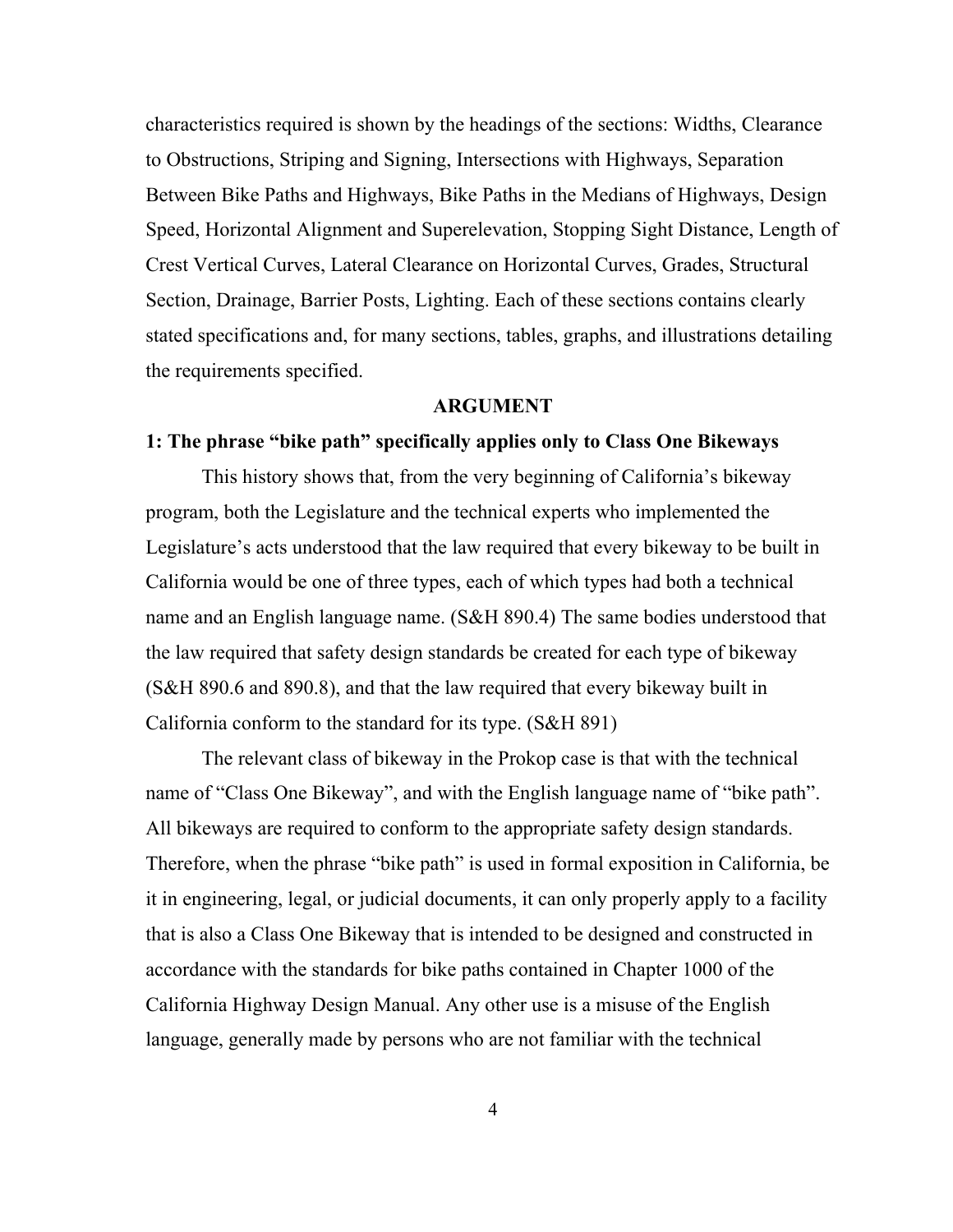requirements.

#### **2: Bike paths are highly engineered facilities**

The comprehensive and detailed design requirements for bike paths demonstrate that bike paths are almost as highly engineered facilities as are roads, which fact clearly distinguishes bike paths from trails and suchlike facilities.

### **3: Safety design standards are a public good**

Design standards that provide for safe and efficient travel are intended to protect the traveling public from the hazards of travel, to the extent that this is reasonably practical. It was clearly the intent of the Legislature that all bikeways, of whatever type, be built in accordance with the appropriate safety design standards, in order to provide this degree of protection to the traveling public. Preservation of the legal validity of the safety design standards is clearly preservation of what the Legislature considered to be a public good.

### **CONCLUSIONS**

1: Streets & Highways Code 890.4, 890.6, 890.8, and 891 together limit the proper use of the phrase "bike path" to Class One Bikeways that are intended to conform to the safety design requirements for them in Chapter 1000 of the California Highway Design Manual. All other uses of that phrase are merely colloquial misstatements.

2: Bike paths are highly engineered facilities for bicycle travel that are easily distinguishable from trails of any type.

3: The safety design standards for bike paths are a public good whose legal validity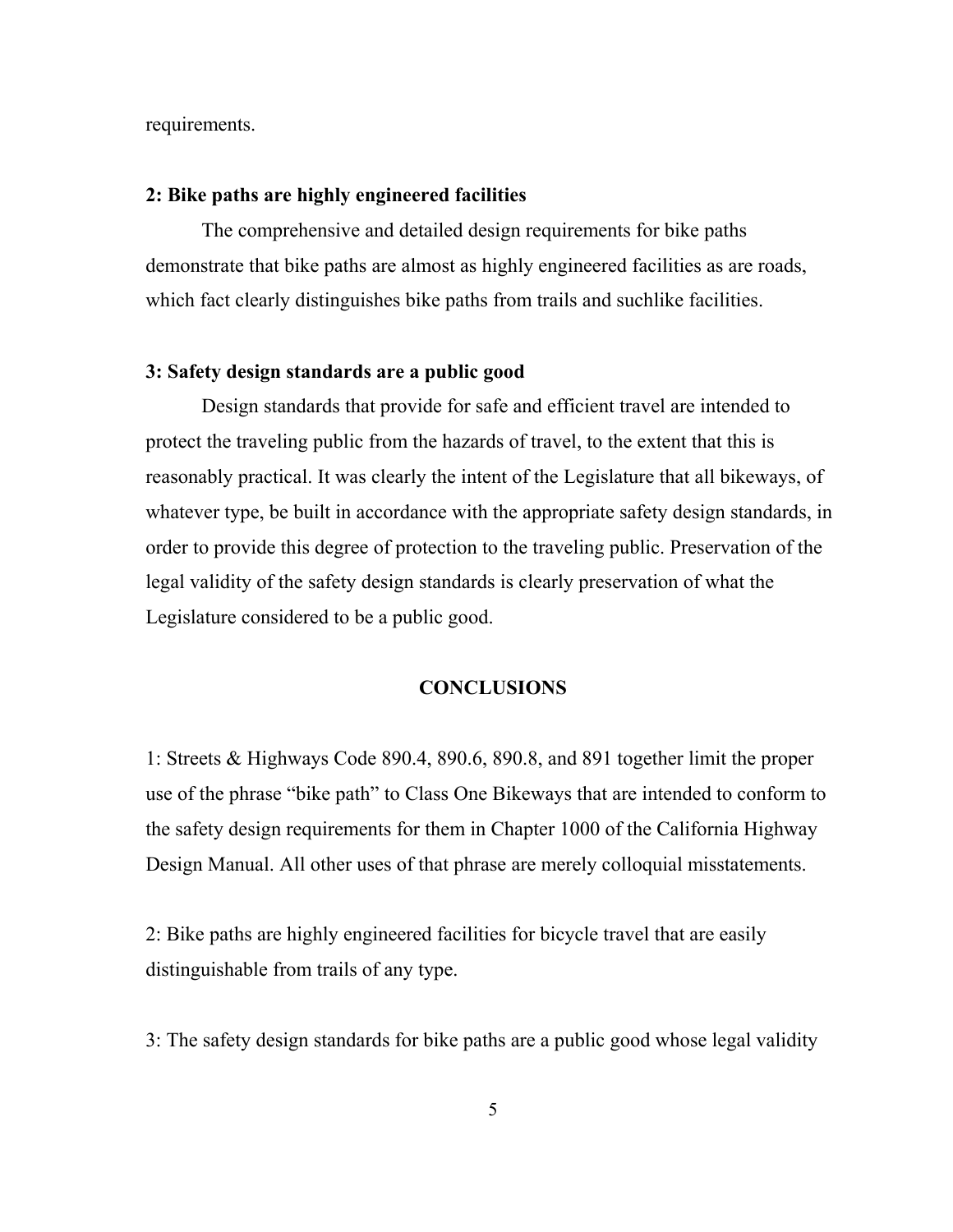should be preserved.

Dated: August 24, 2006 Respectfully submitted,

John Forester

 $\mathcal{L}_\text{max}$  and  $\mathcal{L}_\text{max}$  and  $\mathcal{L}_\text{max}$ 

John Forester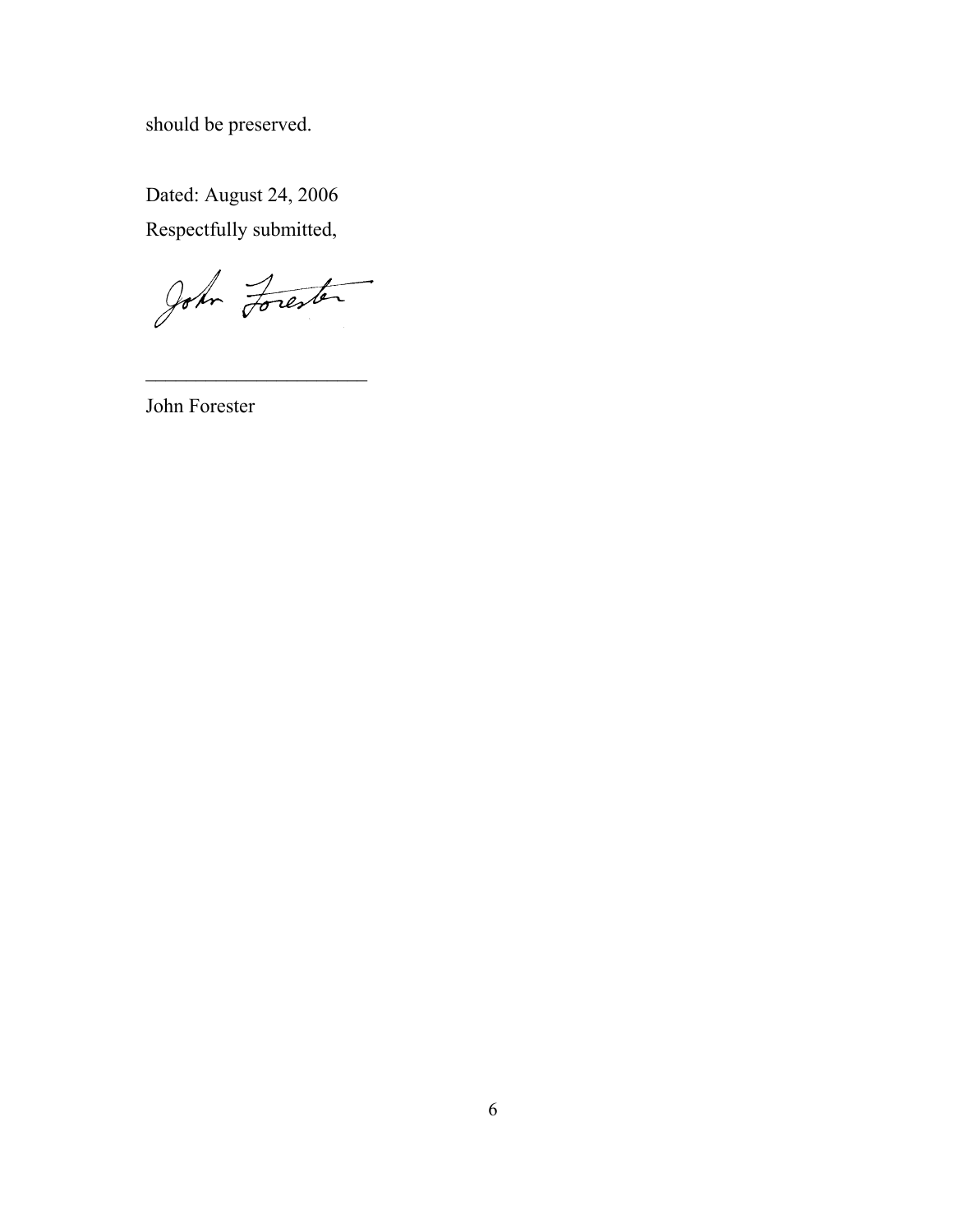### **CERTIFICATE OF COMPLIANCE**

 John Forester hereby certifies that pursuant to Rule 14(c)1 of the California Rules of Court, the enclosed brief of John Forester is produced using 13-point Roman type including footnotes and contains approximately 1492 words in pages 1 through 6, which is less than the total words permitted by the rules of court. Forester relies on the word count of the computer program used to prepare this brief.

Dated:

John Forester

Signed:

Print Name: John Forester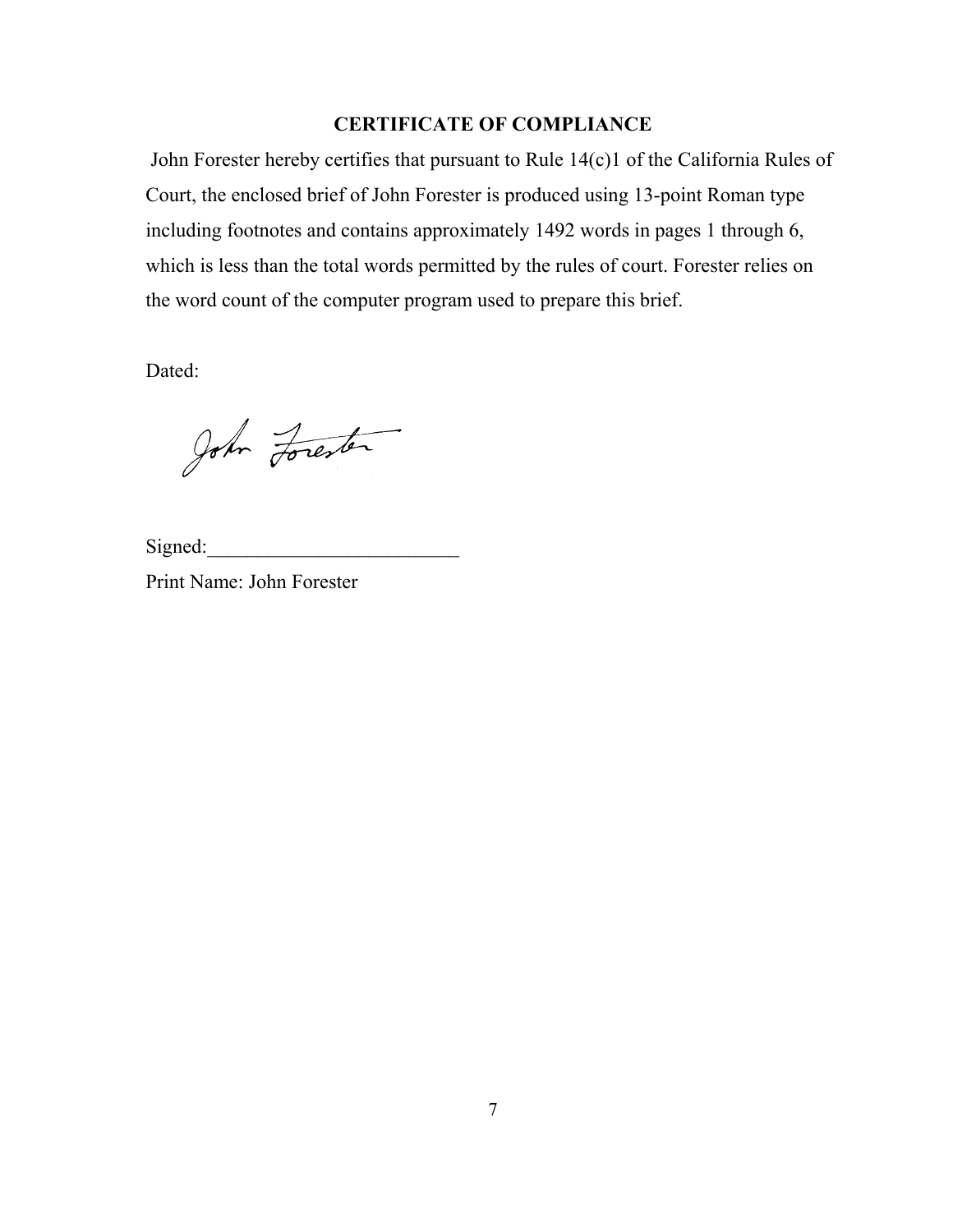### **PROOF OF SERVICE**

I, John Forester, certify that I have prepared for mailing via US Postal Service, First Class Mail, copies of my Amicus Curiae Brief in the case of David Prokop v. The City of Los Angeles. These will be deposited at the post office in Lemon Grove, CA, no later than 26 August 2006.

Copies have been addressed to those listed below.

John Forester

Signed:

John Forester:

Rockard J. Delgadillo City Attorney 900 City Hall East 200 North Main St Los Angeles, CA 90012-4130

Matthew Blumkin, Esq. Nemecek & Cole 15260 Ventura Blvd Ste 920 Sherman Oaks CA 91403-1500

John A. Clarke, Clerk Los Angeles Superior Court For. Hon. Rolf M. Treu, Judge Presiding 111 N Hill St Los Angeles CA 90012-3117